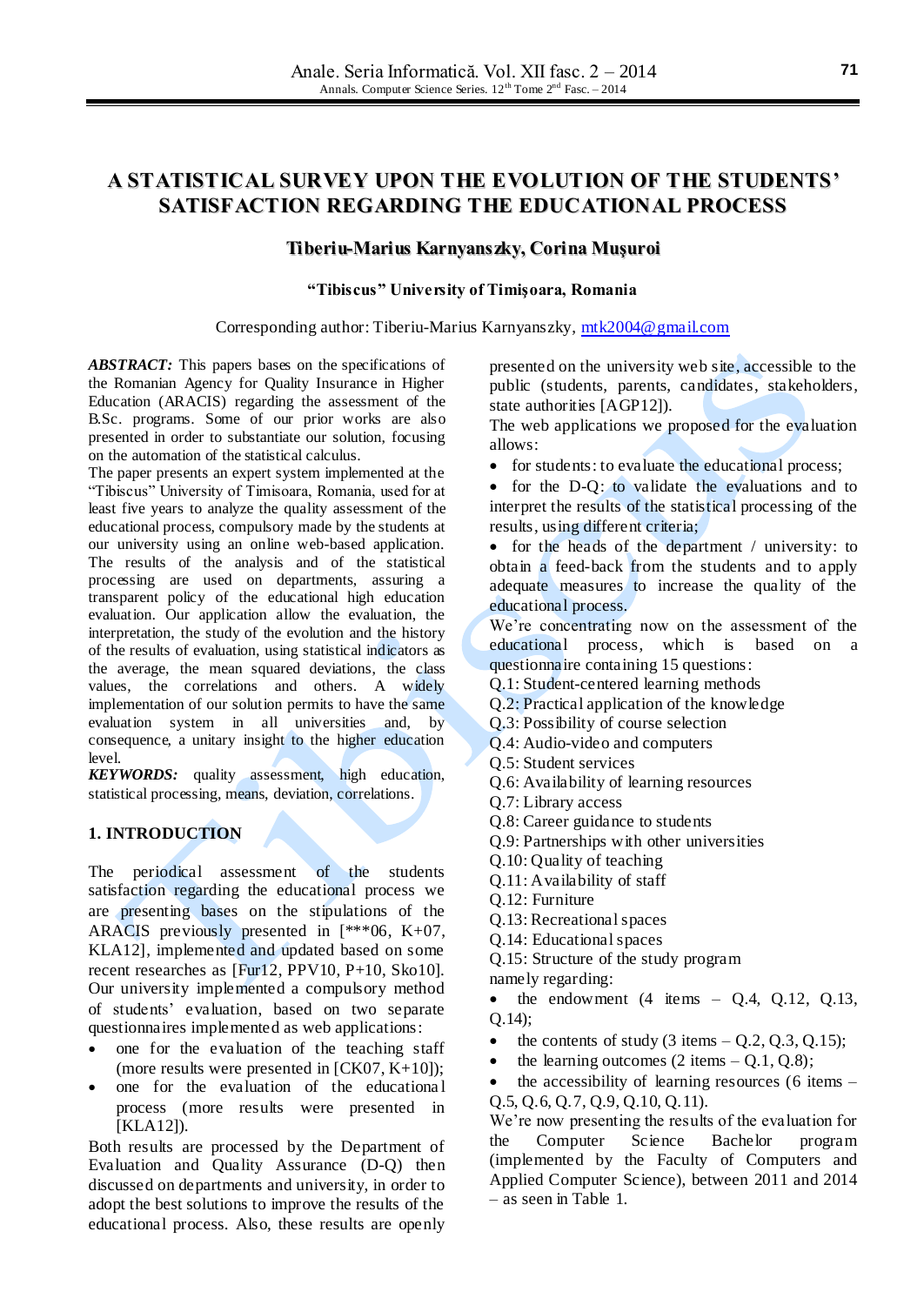Anale. Seria Informatică. Vol. XII fasc. 2 – 2014 Annals. Computer Science Series.  $12^{th}$  Tome  $2^{nd}$  Fasc. - 2014

|  |  |  | Table 1. The answers' aggregate for the 2011/2012 academic year |  |  |  |  |  |
|--|--|--|-----------------------------------------------------------------|--|--|--|--|--|
|--|--|--|-----------------------------------------------------------------|--|--|--|--|--|

|                   | rapic 1: The answers<br>$\frac{1}{2}$ |   |    |   |            |      |               |                         |             |    |    |    |      |             | ucuucinic wai |              |                 |                |    |               |      |   |                |                |                |          |      |             |
|-------------------|---------------------------------------|---|----|---|------------|------|---------------|-------------------------|-------------|----|----|----|------|-------------|---------------|--------------|-----------------|----------------|----|---------------|------|---|----------------|----------------|----------------|----------|------|-------------|
| Q.                |                                       |   |    |   | $1st$ year |      |               | 2 <sup>nd</sup><br>vear |             |    |    |    |      |             |               |              | 3 <sup>rd</sup> | year           |    |               |      |   |                |                | <b>Totally</b> |          |      |             |
|                   |                                       | 2 | 3  | 4 |            |      | $5$ Med St.D. |                         | $\mathbf 2$ | 3  | 4  |    |      | 5 Med St.D. |               | $\mathbf{2}$ | 3               | 4              |    | 5   Med St.D. |      |   |                | 3              | 4              |          |      | 5 Med St.D. |
| Q.1               |                                       |   | 0  |   |            | 4,30 | 0,47          | $\Omega$                |             |    |    | 13 | 4,40 | 0,7         |               |              |                 |                |    | 4,28          | 0,89 |   | 0              |                |                | 35 30    | 4,33 | 0,72        |
| Q.2               |                                       |   |    |   |            | 4,15 | 0,75          | $\Omega$                |             |    | 12 | 8  | 4,12 | 0,73        |               |              |                 |                |    | 4,24          | 0,93 |   | 0              |                | 32             | 26       | 4,17 | 0,80        |
| Q.3               |                                       |   |    |   |            | 4,45 | 0,69          | $\Omega$                |             |    |    | 14 | 4,25 | 0,51        |               |              |                 | 13             | 10 | 4,24          | 0,88 |   | 0              |                |                | 31 35    | 4,41 | 0,71        |
| Q.4               |                                       |   |    |   |            | 4,75 | 0,44          | $\Omega$                |             |    | 10 | 15 | 4,60 | 0,50        |               |              |                 |                | 12 | 4,46          | 0,59 |   | 0              |                |                | 2642     | 4,59 | 0,52        |
| Q.5               |                                       |   |    |   | 10         | 4,20 | 0,95          | $\Omega$                |             |    |    | 9  | 4,08 | 0,91        |               |              | 10              | 9              |    | 3,67          | 0,82 |   | 4              | 17             |                | 2523     | 3,97 | 0,91        |
| Q.6               |                                       |   |    |   |            | 4,25 | 0,64          | $\Omega$                |             |    | 9  | 14 | 4,48 | 0,65        |               |              | 0               | 12             | 12 | 4,50          | 0,51 |   | 0              |                |                | 3233     | 4,42 | 0.60        |
| Q.7               |                                       |   |    |   |            | 4,21 | 0,54          | $\Omega$                |             | 5  |    |    | 3,92 | 0,91        |               | 0            |                 | 14             | 6  | 3,96          | 0,89 |   |                | 10             |                | 3818     | 4,01 | 0, 81       |
| Q.8               |                                       |   | 61 |   |            | 3,84 | 0,69          | $\Omega$                |             |    | 6  | 12 | 4,13 | 1,08        |               |              |                 | 13             | 6  | 3,96          | 0.91 |   | 3              | 13             |                | 29 21    | 3,99 | 0,91        |
| Q.9               |                                       |   | 8  |   |            | 3,58 | 0,77          | $\Omega$                |             | 10 | Q  | 6  | 3,84 | 0,80        |               | 2            | 8               | 4              | 10 | 3,92          | 1,06 |   | 31             |                |                | 26 21 18 | 3,79 | 0,89        |
| Q.10              |                                       |   |    |   |            | 4,45 | 0,83          | $\Omega$                |             |    |    | 13 | 4,48 | 0,59        |               |              |                 | $\overline{2}$ | 1  | 4,32          | 0,75 |   | $\overline{2}$ | 31             |                | 29 36    | 4,41 | 0,71        |
| Q.11              |                                       |   | 6  |   |            | 4,15 | 0,88          | $\Omega$                |             | 10 | 9  |    | 3,72 | 0,84        |               |              |                 |                |    | 3,92          | 1,00 |   | 3              | 2 <sub>3</sub> |                | 21 23    | 3,91 | 0,91        |
| Q.12              |                                       |   |    |   | 10         | 4,30 | 0,86          | $\Omega$                |             |    | 10 | 9  | 4,08 | 0,86        |               |              | OI.             |                |    | 4,38          | 0,88 |   | $\overline{c}$ |                |                | 2831     | 4,25 | 0,86        |
| $\overline{Q.13}$ |                                       |   |    |   |            | 3,26 | 0,93          | $\Omega$                |             |    |    |    | 3,28 | 1,10        |               |              | 6               |                |    | 3,04          | 1,20 |   | 21             | 26             |                | 8 1 3    | 3,19 | 1,08        |
| Q.14              |                                       |   |    |   |            | 4,35 | 0,81          | $\Omega$                |             |    | 12 | 12 | 4,44 | 0,58        |               |              | 3               |                | 15 | 4,48          | 0,71 | 0 | $\Omega$       | 8              |                | 24 38    | 4,43 | 0,69        |
| Q.15              |                                       |   |    |   |            | 4,20 | 0,89          | $\Omega$                |             |    |    | 14 | 4,32 | 0,95        |               |              |                 | 51             | 18 | 4,56          | 0,91 |   | $\overline{3}$ | 6              |                | 1941     | 4,37 | 0,92        |
| Med.              |                                       |   |    |   |            | 4,16 | 0,36          |                         |             |    |    |    | 4,14 | 0,35        |               |              |                 |                |    | 4,13          | 0,40 |   |                |                |                |          | 4,15 | 0,38        |

One-Sample Kolmogorov-Smirnov Test

|                                  |                | VAR00002 |  |
|----------------------------------|----------------|----------|--|
|                                  |                | 15       |  |
| Normal Parameters <sup>a,b</sup> | Mean           | 4.1627   |  |
|                                  | Std. Deviation | .36394   |  |
| Most Extreme Differences         | Absolute       | .286     |  |
|                                  | Positive       | .148     |  |
|                                  | Negative       | $-286$   |  |
| Kolmogorov-Smirnov Z             |                | 1,108    |  |
| Asymp. Sig. (2-tailed)           |                | .171     |  |

a. Test distribution is Normal.

b. Calculated from data.

**Figure 1. The means distribution for the 1st year** One-Sample Kolmogorov-Smirnov Test

|                                  |                | VAR00003 |
|----------------------------------|----------------|----------|
|                                  |                | 15       |
| Normal Parameters <sup>a,b</sup> | Mean           | 4,1427   |
|                                  | Std. Deviation | .34917   |
| Most Extreme Differences         | Absolute       | .162     |
|                                  | Positive       | .100     |
|                                  | Negative       | $-162$   |
| Kolmogorov-Smirnov Z             |                | .628     |
| Asymp. Sig. (2-tailed)           |                | .825     |

a. Test distribution is Normal.

b. Calculated from data.

### **Figure 2. The means distribution for the 2nd year**

A statistical processing of these results shows that all three years means  $(4,16; 4,14; 4.13)$  are very close to the totally mean (of all study years, 4,15), that the standard deviations are low (0,36; 0,35; 0,40) and close to the totally deviation (0,38) and all results distribution follows a Normal distribution.

One-Sample Kolmogorov-Smirnov Test

|                                  |                | VAR00004 |
|----------------------------------|----------------|----------|
| Ν                                |                | 15       |
| Normal Parameters <sup>a,b</sup> | Mean           | 4,1287   |
|                                  | Std. Deviation | .40037   |
| Most Extreme Differences         | Absolute       | .210     |
|                                  | Positive       | .141     |
|                                  | Negative       | $-.210$  |
| Kolmogorov-Smirnov Z             |                | .811     |
| Asymp. Sig. (2-tailed)           |                | 526      |

a. Test distribution is Normal.

b. Calculated from data.

#### **Figure 3. The means distribution for the 3rd year**

Regarding the evolution of the results, the means of the 2011/2012, 2012/20113 and 2013/2014 evaluations are depicted in the figures 4, 5, and 6 respectively.

For the 2011/2012 year, as presented in figure 4, there are no "1" (=insufficient) answers and the "2" (=sufficient) and "3" (=medium) answer are rarely present. The "4" (=good) and "5" (=very good) answers predominate, being approximately equal.

The same results can be observed for the 2012/2013 and the 2013/2014 year.

All the answers follow this pattern, except the Q.13 question where the "2" and "3" answers are preponderant.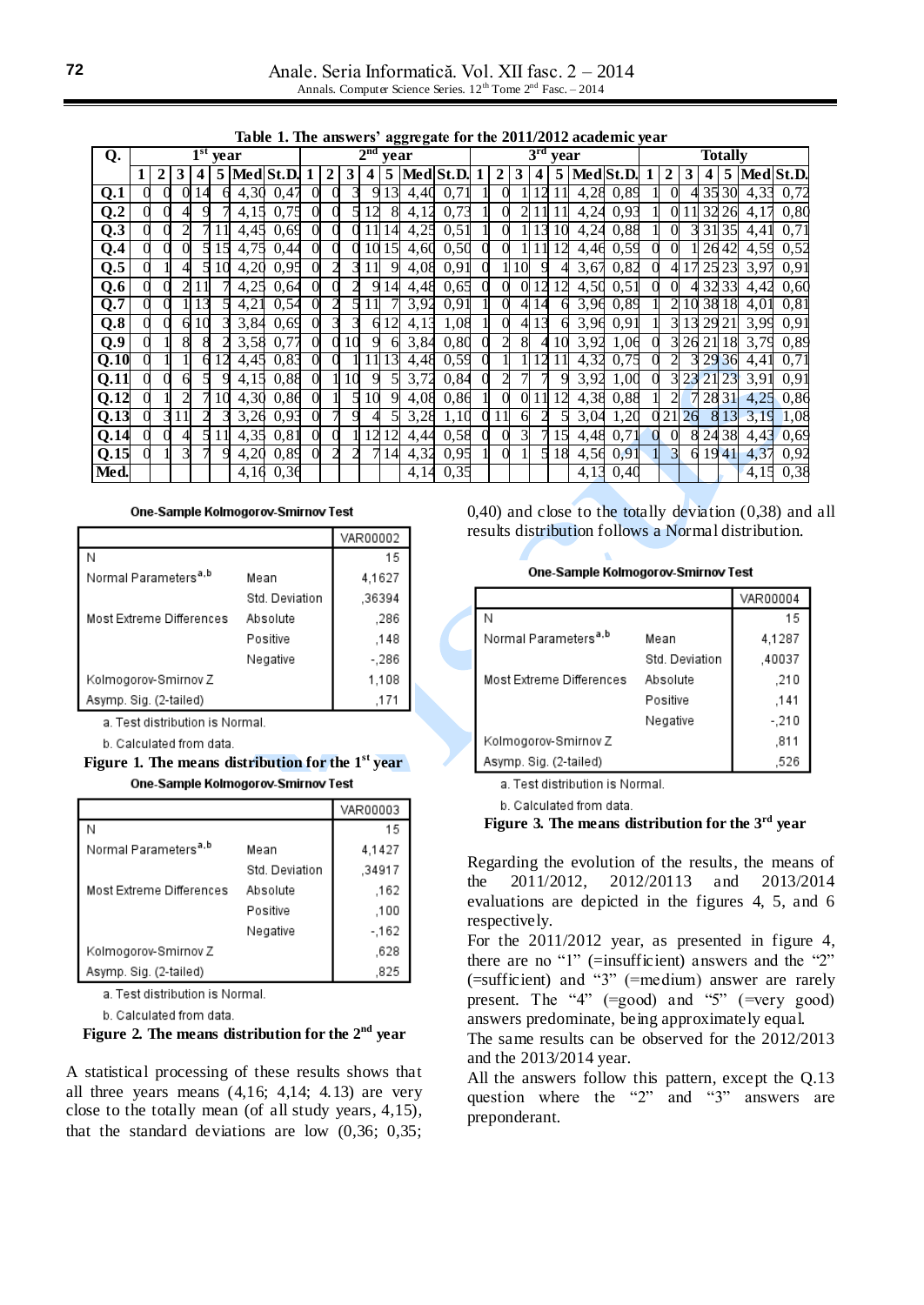Anale. Seria Informatică. Vol. XII fasc. 2 – 2014 Annals. Computer Science Series. 12<sup>th</sup> Tome 2<sup>nd</sup> Fasc. – 2014



**Figure 4. The means distribution for the 2011/2012 year**



**Figure 5. The means distribution for the 2012/2013 year**



**Figure 6. The means distribution for the 2013/2014 year**

| Table 2. The evolution of the answers between 2011 and 2014 |  |
|-------------------------------------------------------------|--|
|-------------------------------------------------------------|--|

| Q.                | 1 <sup>st</sup><br>year 2011/2012 |   |    |                |    |      |           |                | 2 <sup>nd</sup><br>year 2012/2013 |                |    |    |      |             |                |                | $3^{\rm rd}$<br>year 2013/2014 |    |                         |      |           |  |  |
|-------------------|-----------------------------------|---|----|----------------|----|------|-----------|----------------|-----------------------------------|----------------|----|----|------|-------------|----------------|----------------|--------------------------------|----|-------------------------|------|-----------|--|--|
|                   | 1                                 | 2 |    |                | 5  |      | Med St.D. |                | 2                                 |                |    | 5  |      | Med St.D. 1 |                | 2              | 3                              | 4  | 5                       |      | Med St.D. |  |  |
| Q.1               |                                   |   |    | 14             | 6  | 4,30 | 0.47      | 0              | 0                                 |                | 9  | 19 | 4,57 | 0.63        | $\Omega$       |                | 2                              | 8  | 20                      | 4.60 | 0.62      |  |  |
| Q <sub>2</sub>    |                                   |   | 4  | 9              |    | 4,15 | 0.75      | $\theta$       | $\Omega$                          | 4              | 13 | 13 | 4,30 | 0.70        | $\overline{0}$ | $\Omega$       | 3                              | 10 |                         | 4,47 | 0.68      |  |  |
| Q.3               |                                   |   |    |                | 11 | 4,45 | 0.69      | $\theta$       | 0                                 |                | 15 | 13 | 4,41 | 0.57        | $\overline{0}$ | $\Omega$       | $\Omega$                       | 13 |                         | 4,57 | 0.50      |  |  |
| Q.4               |                                   |   |    | 5              | 15 | 4,75 | 0.44      | $\theta$       | $\theta$                          |                | 10 | 19 | 4,60 | 0.56        | $\Omega$       | 0              | $\Omega$                       | 10 | 20                      | 4,67 | 0.48      |  |  |
| Q.5               |                                   |   | 4  | 5              | 10 | 4,20 | 0.95      | $\theta$       |                                   | 3              | 15 |    | 4,20 | 0.76        | $\theta$       | $\Omega$       | 3                              |    | 16                      | 4,43 | 0.68      |  |  |
| Q.6               |                                   |   |    |                |    | 4,25 | 0.64      | $\theta$       | 0                                 |                |    | 22 | 4,70 | 0.53        | $\theta$       | 0              | 0                              | 9  | 21                      | 4,70 | 0.47      |  |  |
| Q.7               |                                   |   |    | 13             |    | 4,21 | 0.54      | $\theta$       |                                   | 8              | 13 | 8  | 3,93 | 0.83        | $\Omega$       | 0              | 5                              | 10 | 14                      | 4,31 | 0.76      |  |  |
| Q.8               |                                   |   | 6  | 10             | 3  | 3,84 | 0.69      | $\mathbf{0}$   | 4                                 | 4              |    | 15 | 4,10 | 1.09        | $\overline{0}$ | 3              | $\mathfrak{D}$                 | 7  | 18                      | 4,33 | 0.99      |  |  |
| Q.9               |                                   |   | 8  | 8              |    | 3,58 | 0.77      | $\theta$       |                                   | 5              | 15 | 9  | 4,07 | 0.78        | $\overline{0}$ | $\overline{0}$ | 4                              |    | $\overline{\mathbf{z}}$ | 4,37 | 0.72      |  |  |
| Q.10              |                                   |   |    | 6              | 12 | 4,45 | 0.83      | $\overline{0}$ | $\overline{0}$                    | $\overline{c}$ | 10 | 18 | 4,53 | 0.63        | $\theta$       | $\overline{0}$ |                                | 10 | 19                      | 4,60 | 0.56      |  |  |
| Q.11              |                                   |   | 6  | 5              | 9  | 4,15 | 0.88      | 0              | $\Omega$                          | 11             | 10 | 9  | 3,93 | 0.83        | $\theta$       | $\Omega$       |                                | 9  | 15                      | 4,26 | 0.82      |  |  |
| $Q.\overline{12}$ |                                   |   |    |                | 10 | 4,30 | 0.86      | 0              |                                   | 6              | 14 | 9  | 4,03 | 0.81        | $\overline{0}$ | 0              | 4                              |    |                         | 4,37 | 0.72      |  |  |
| Q.13              |                                   | 3 | 11 | $\overline{2}$ | 3  | 3,26 | 0.93      | $\overline{0}$ | $\overline{7}$                    | 14             | 4  | 5  | 3,23 | 1.01        | $\mathbf{0}$   | 5              | 7                              | 6  | 13                      | 3,87 | 1.15      |  |  |
| Q.14              |                                   |   |    | 5              | 11 | 4,35 | 0.81      | $\theta$       | $\theta$                          | $\overline{2}$ | 11 | 17 | 4,50 | 0.63        | $\Omega$       | 0              |                                | 11 | 19                      | 4,58 | 0.56      |  |  |
| $Q.\overline{15}$ |                                   |   |    |                | 9  | 4,20 | 0.89      | 0              |                                   |                |    | 22 | 4,63 | 0.72        | 0              |                |                                |    | 21                      | 4,63 | 0.61      |  |  |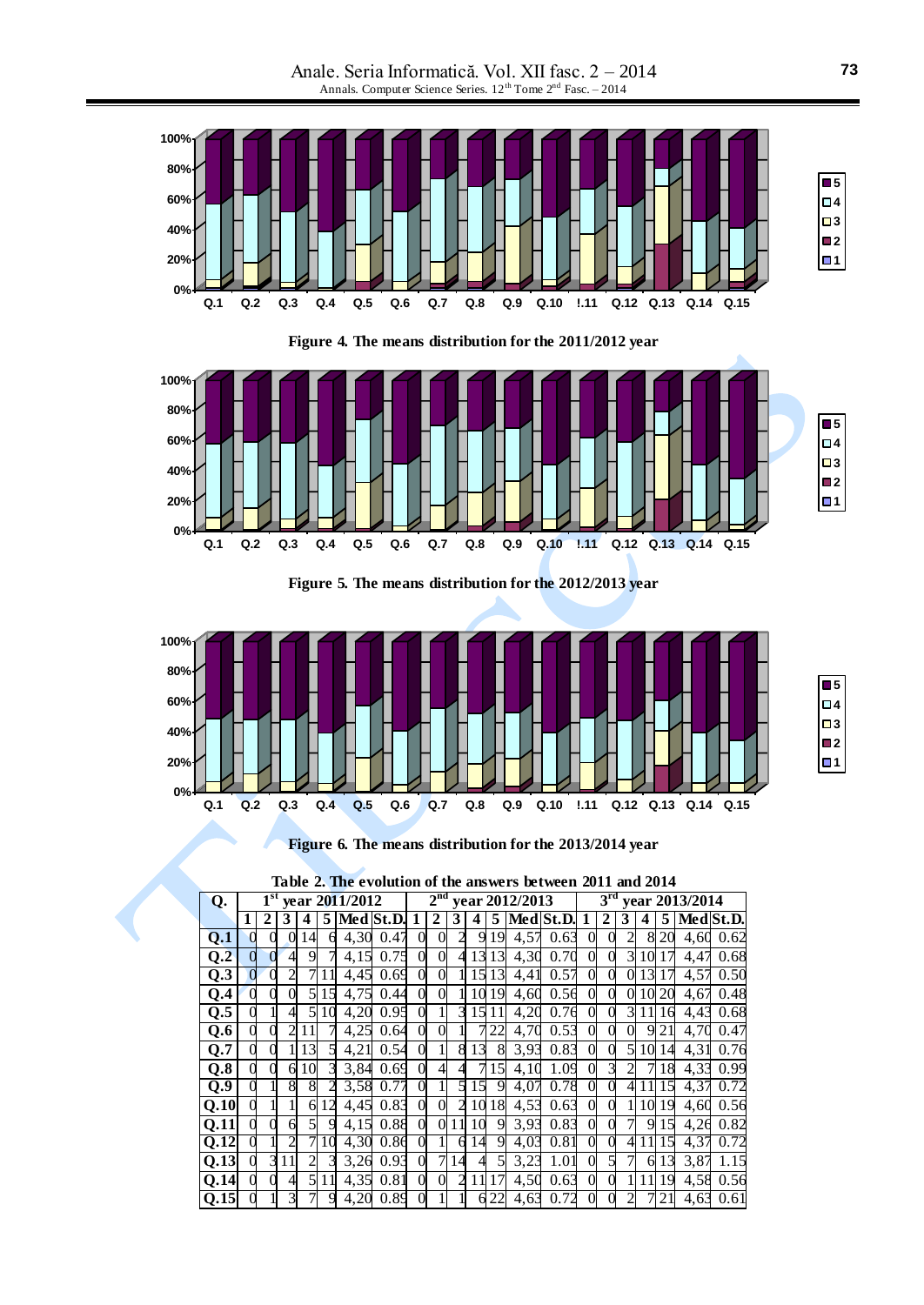Table 2 presents the evolution of the answers of the same students, according to their promotion from the  $1<sup>st</sup>$  year (2011/2012) to the  $2<sup>nd</sup>$  then  $3<sup>rd</sup>$  year (2013/2014). The totally means are evolving from 4,16 (=very good) to 4,25 respectively 4,45, so we can appreciate this route as a clear improvement of the students' satisfaction.

At the *Q.1: Student-centered learning methods*, the means evolution shows an increase of the "very good" answers (figure 7).

At the *Q.2: Practical application of the knowledge*, the means evolution shows an increase of the "very good" answers (figure 8).

At the *Q.3: Possibility of course selection*, the means evolution shows a sinuous evolution of the "very good" answers (figure 9).

At the *Q.4: Audio-video and computers*, the means evolution shows a sinuous evolution of the "very good" answers (figure 10).

At the *Q.5: Student services*, the means evolution shows a sinuous evolution of the "very good" answers (figure 11).

At the *Q.6: Availability of learning resources*, the means evolution shows an increase of the "very good" answers (figure 12).

At the *Q.7: Library access*, the means evolution shows an increase of the "very good" answers (figure 13).

At the *Q.8: Career guidance to students*, the means evolution shows an increase of the "very good" answers (figure 14).

At the *Q.9: Partnerships with other universities*, the means evolution shows an increase of the "very good" answers (figure 15).

At the *Q.10: Quality of teaching*, the means evolution shows a relative stability of the "very good" answers (figure 16).

At the *Q.11: Availability of staff*, the means evolution shows a sinuous evolution of the "very good" answers (figure 17).

At the *Q.12: Furniture*, the means evolution shows a sinuous evolution of the "very good" answers (figure 18).

At the *Q.13: Recreational spaces*, the means evolution shows an increase of the "very good" answers (figure 19).

At the *Q.14: Educational spaces*, the means evolution shows a relative stability of the "very good" answers (figure 20).

At the *Q.15: Structure of the study program*, the means evolution shows a sinuous evolution of the "very good" answers (figure 21).



**Figure 7. Evolution of the Q.1 answers during a cycle of study**







**Figure 9. Evolution of the Q.3 answers during a cycle of study**



**Figure 10. Evolution of the Q.4 answers during a cycle of study**



**Figure 11. Evolution of the Q.5 answers during a cycle of study**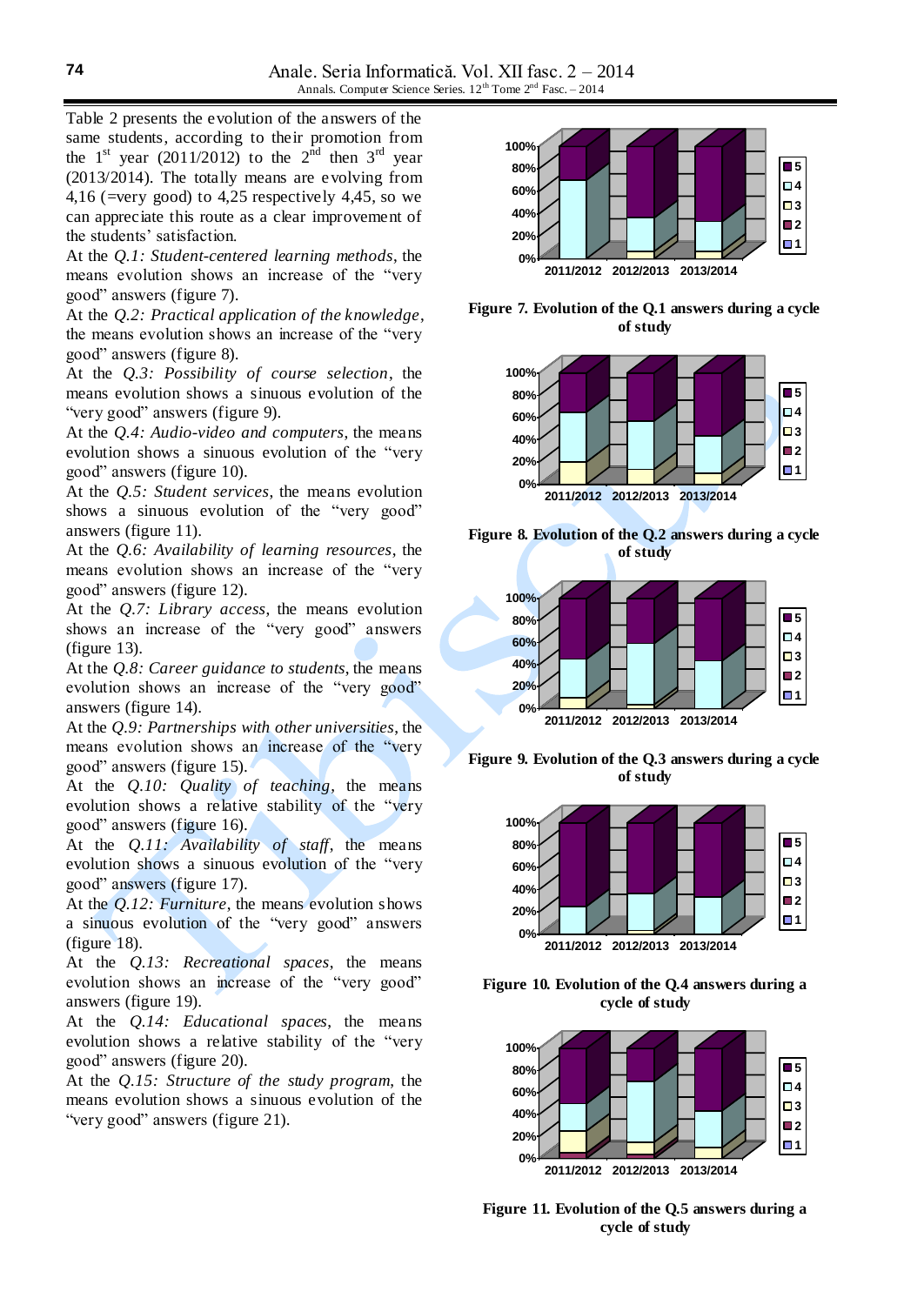

**Figure 12. Evolution of the Q.6 answers during a cycle of study**



**Figure 13. Evolution of the Q.7 answers during a cycle of study**



**Figure 14. Evolution of the Q.8 answers during a cycle of study**



**Figure 15. Evolution of the Q.9 answers during a cycle of study**



**Figure 16. Evolution of the Q.10 answers during a cycle of study**



**Figure 17. Evolution of the Q.11 answers during a cycle of study**



**Figure 18. Evolution of the Q.12 answers during a cycle of study**



**Figure 19. Evolution of the Q.13 answers during a cycle of study**



**Figure 20. Evolution of the Q.14 answers during a cycle of study**



**Figure 21. Evolution of the Q.15 answers during a cycle of study**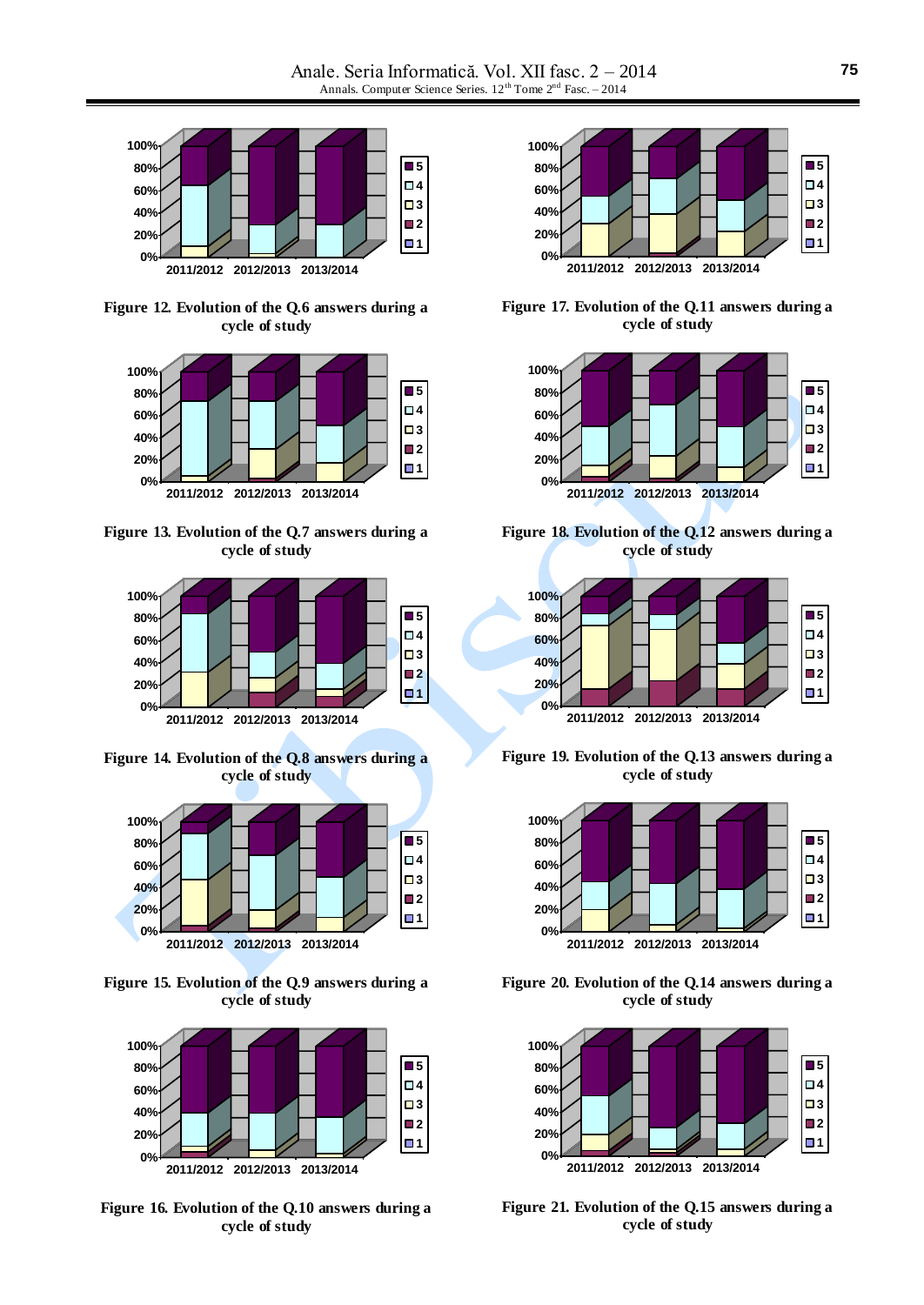The answers are sometimes very close to the mean value of the whole period (result: the standard deviation is minim) as presented in the table 3, and some answers are surpassing the mean (table 4).

As presented in table 4, the *Q.3: Possibility of course selection* answers (with 9 surpassing) shows that students are content about the possibility to select the optional courses according to their personal interest.

As seen in table 4, at the *Q.4: Audio-video and computers* all answers are surpassing the mean so we can conclude that students appreciate the efforts of the university for the continuous development of the teaching means.

Also, at the *Q.6: Availability of learning resources*, the results indicates that the educational resources available in the university library or in e-format are sufficient for a good education.

The 9 surpassing results at the *Q.14: Educational spaces* demonstrate a good disposal of the classrooms and laboratories.

Finally, the *Q.15: Structure of the study program* answers indicates a good understanding and appreciation upon the curricula and upon the disciplines' content.

Opposite, the lack of surpassing of the *Q.13: Recreational spaces* answers are a sign for the university management to implement a plan to build (maybe rent) some spaces for the extracurricular time of the students, which is also a time for the fair future development of the students.

Intriguing for us is the result of the *Q.9: Partnerships with other universities*, because the university developed a lot of international Erasmus programs with outside institutions (from France, Germany, Spain etc.), maybe this result may be interpreted as a lack of communications between the local promoters and students.

**Table 3. Answers around the mean**

| Q    |                           |                       | 2011/2012             |                | 2012/2013             |                       | 2013/2014             | <b>Sum</b>     |                |                |
|------|---------------------------|-----------------------|-----------------------|----------------|-----------------------|-----------------------|-----------------------|----------------|----------------|----------------|
|      | I                         | $\bf\Pi$              | III                   | I              | $\mathbf{I}$          | Ш                     | I                     | $\mathbf{I}$   | III            |                |
| Q.1  |                           |                       |                       |                |                       |                       |                       |                |                |                |
| Q.2  |                           |                       |                       |                |                       |                       |                       |                |                |                |
| Q.3  |                           |                       |                       |                |                       |                       |                       |                |                |                |
| Q.4  |                           |                       |                       |                |                       |                       |                       |                |                |                |
| Q.5  |                           |                       | X                     | X              |                       | X                     | X                     |                |                | $\overline{4}$ |
| Q.6  |                           |                       |                       |                |                       |                       |                       |                |                |                |
| Q.7  |                           | X                     | X                     |                | X                     |                       |                       |                |                | $\mathfrak{Z}$ |
| Q.8  | X                         |                       | X                     | X              |                       |                       |                       |                |                | $\mathfrak{Z}$ |
| Q.9  | $\boldsymbol{\mathrm{X}}$ | X                     | X                     |                |                       | X                     | X                     |                |                | $\overline{5}$ |
| Q.10 |                           |                       |                       |                |                       |                       |                       |                |                |                |
| Q.11 |                           | X                     | X                     |                | X                     |                       |                       |                |                | 3              |
| Q.12 |                           |                       |                       |                |                       |                       |                       |                |                |                |
| Q.13 | $\overline{\text{X}}$     | $\overline{\text{X}}$ | $\overline{\text{X}}$ | $\overline{X}$ | $\overline{\text{X}}$ | $\overline{\text{X}}$ | $\overline{\text{X}}$ | $\overline{X}$ | $\overline{X}$ | $\overline{9}$ |
| Q.14 |                           |                       |                       |                |                       |                       |                       |                |                |                |
| Q.15 |                           |                       |                       |                |                       |                       |                       |                |                |                |

| Q           |   |   | 2011/2012             |                       | 2012/2013             |                       | 2013/2014             | Sum |   |                |
|-------------|---|---|-----------------------|-----------------------|-----------------------|-----------------------|-----------------------|-----|---|----------------|
|             | I | Н | ш                     | I                     | Н                     | ш                     | 1                     | Н   | Ш |                |
| Q.1         | X | X | X                     |                       | X                     | X                     | X                     |     | X | 7              |
| Q.2         |   |   | X                     | X                     | X                     | X                     | X                     | X   | X | 7              |
| Q.3         | X | X | X                     | X                     | X                     | X                     | X                     | X   | X | $\overline{9}$ |
| Q.4         | X | X | X                     | X                     | X                     | X                     | X                     | X   | X | 9              |
| Q.5         | X |   |                       |                       |                       |                       |                       |     |   | $\mathbf{1}$   |
| Q.6         | X | X | X                     | X                     | $\overline{\text{X}}$ | X                     | X                     | X   | X | 9              |
| Q.7         | X |   |                       |                       |                       | X                     | X                     |     |   | $\overline{3}$ |
| Q.8         |   |   |                       |                       |                       |                       | X                     |     |   | $\mathbf{1}$   |
| Q.9         |   |   |                       |                       |                       |                       |                       |     |   |                |
| 0.10        | X | X | X                     | X                     | X                     | X                     |                       | X   | X | 8              |
| Q.11        |   |   |                       | X                     |                       |                       |                       | X   |   | $\overline{2}$ |
| Q.12        | X |   | X                     | X                     |                       | $\overline{\text{X}}$ | X                     | X   |   | 6              |
| <b>Q.13</b> |   |   |                       |                       |                       |                       |                       |     |   |                |
| 0.14        | X | X | $\overline{\text{X}}$ | $\overline{\text{X}}$ | X                     | $\overline{\text{X}}$ | $\overline{\text{X}}$ | X   | X | 9              |
| 0.15        | X | X | X                     | X                     | X                     | X                     | X                     | X   | X | 9              |

### **CONCLUSIONS**

Our paper presented a survey upon the evolution of the students' satisfaction upon the educational process, using a computer aided management system we developed at the "Tibiscus" University of Timişoara.

As presented above, we can conclude (from table 1) that students expectations are fulfilled: more than  $\frac{3}{4}$ of the students are satisfied/very satisfied on the offered conditions:

- $\bullet$  1<sup>st</sup> year 2011/2012: 78% of the answers are "good" and "very good";
- $\bullet$   $2<sup>nd</sup>$  year 2011/2012: 79% of the answers are "good" and "very good";
- $\bullet$   $3^{\text{rd}}$  year 2011/2012: 80% of the answers are "good" and "very good".

Also, the students' expectations improve continuously during their academic route (from table 2):

- $\bullet$  1<sup>st</sup> year 2011/2012: 78% of the answers are "good" and "very good";
- $\bullet$   $2^{nd}$  year 2012/2013: 82% of the answers are "good" and "very good";
- $\bullet$   $3^{rd}$  year 2013/2014: 89% of the answers are "good" and "very good".

Finally, as seen, the differences between the studying years are low; we can conclude that the results are harmonious and reflect a median trend of the students' opinion.

Thus, as a final conclusion, a continuous and constant improvement of the students' satisfaction regarding the educational process is obvious observable, demonstrating a proper implementation of the measures for a better curriculum, for better prepared teachers and for modern learning conditions, part of the Quality Assurance Strategy of our university.

**Table 4. Answers surpassing the mean**